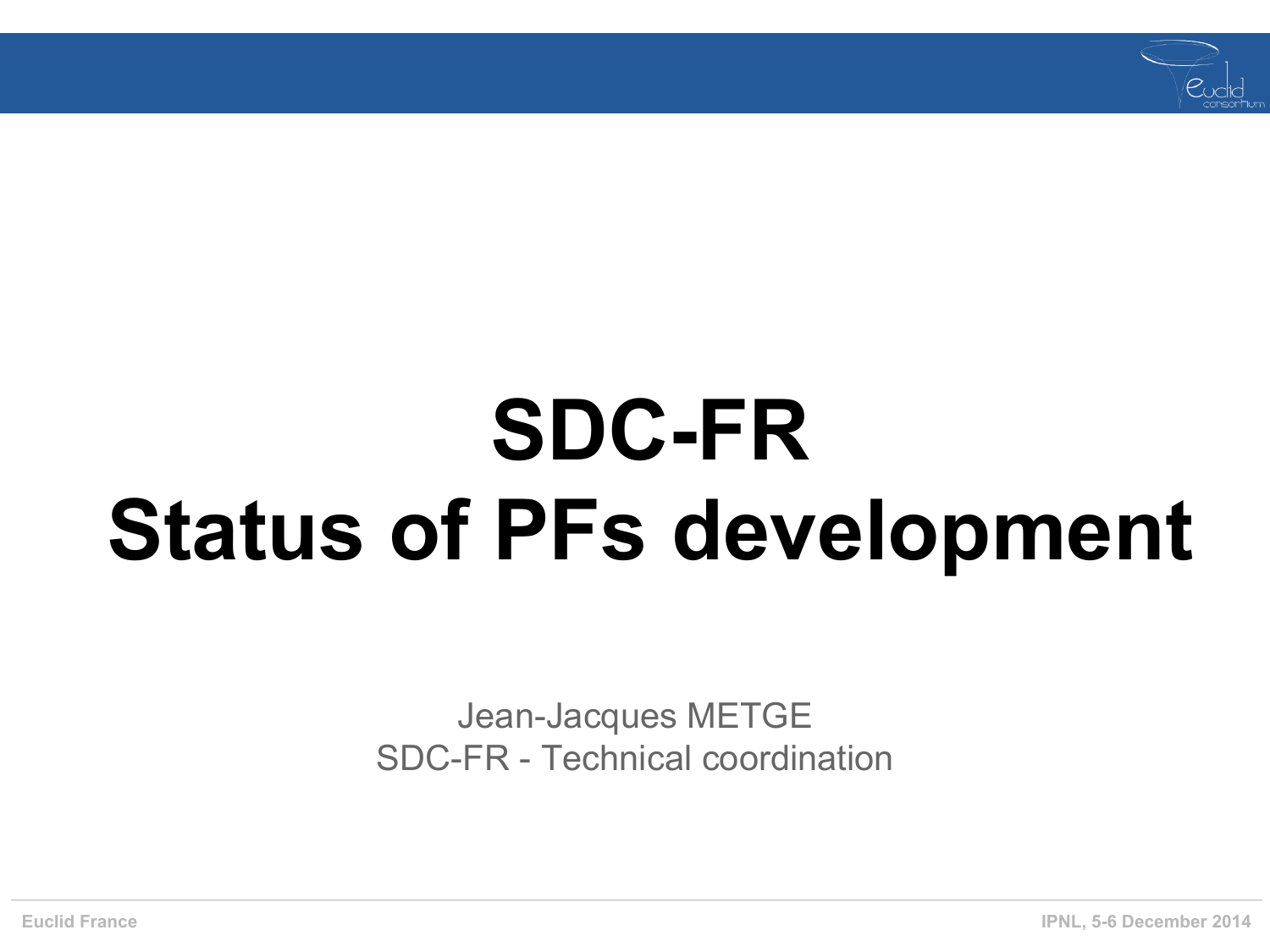### **Headlines**



- SGS SRR status :
	- Deliverables
	- SDC-FR status
	- SGS-FR (OU + SDC FR) status
- SGS PDR objectives for PFs
- SGS-FR strategy for PFs development
- Reference SGS-FR process for PFs development
- PFs development : from SGS SRR to SGS PDR
- Short terms priorities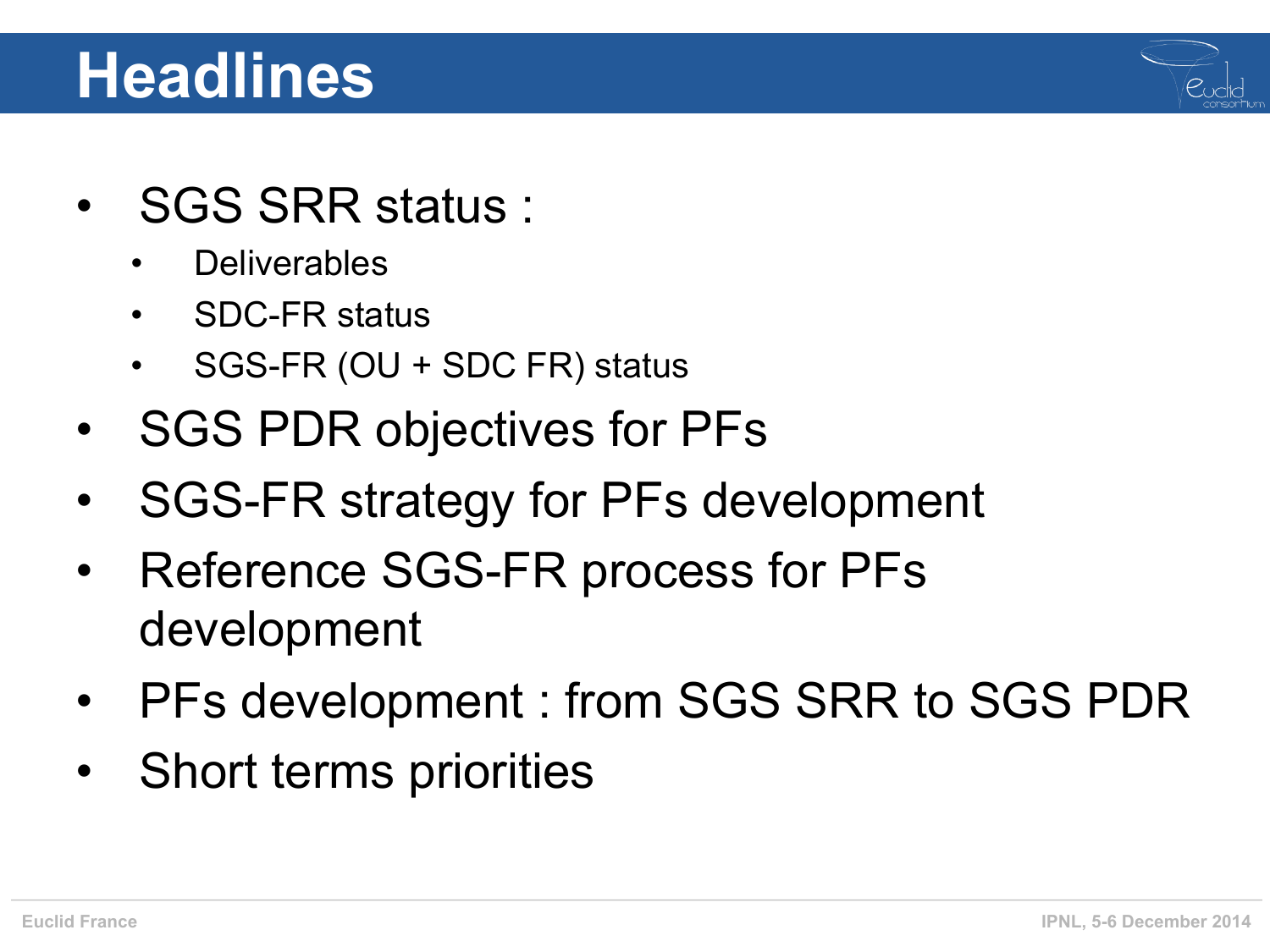#### **SGS SRR : deliverables (reminder)**

- List of PFs related deliverables for SGS SRR requiring technical involvement of primary SDCs :
	- PF Requirements Specification Document (PF RSD) :
		- 1 per PF
		- Custodian : OU
		- Contributor : primary SDC
	- PF Validation Plan :
		- 1 per PF
		- Custodian : OU
		- Contributor : primary SDC
	- SDC-XX Development Plan :
		- 1 per primary SDC
		- Custodian : primary SDC
		- Contributors : OUs + auxiliary SDCs
	- SDC-XX Work Package Breakdown Document (SDC-XX WPD) :
		- 1 per SDC
		- Custodian : primary SDC
		- Contributors : auxiliary SDCs

eudid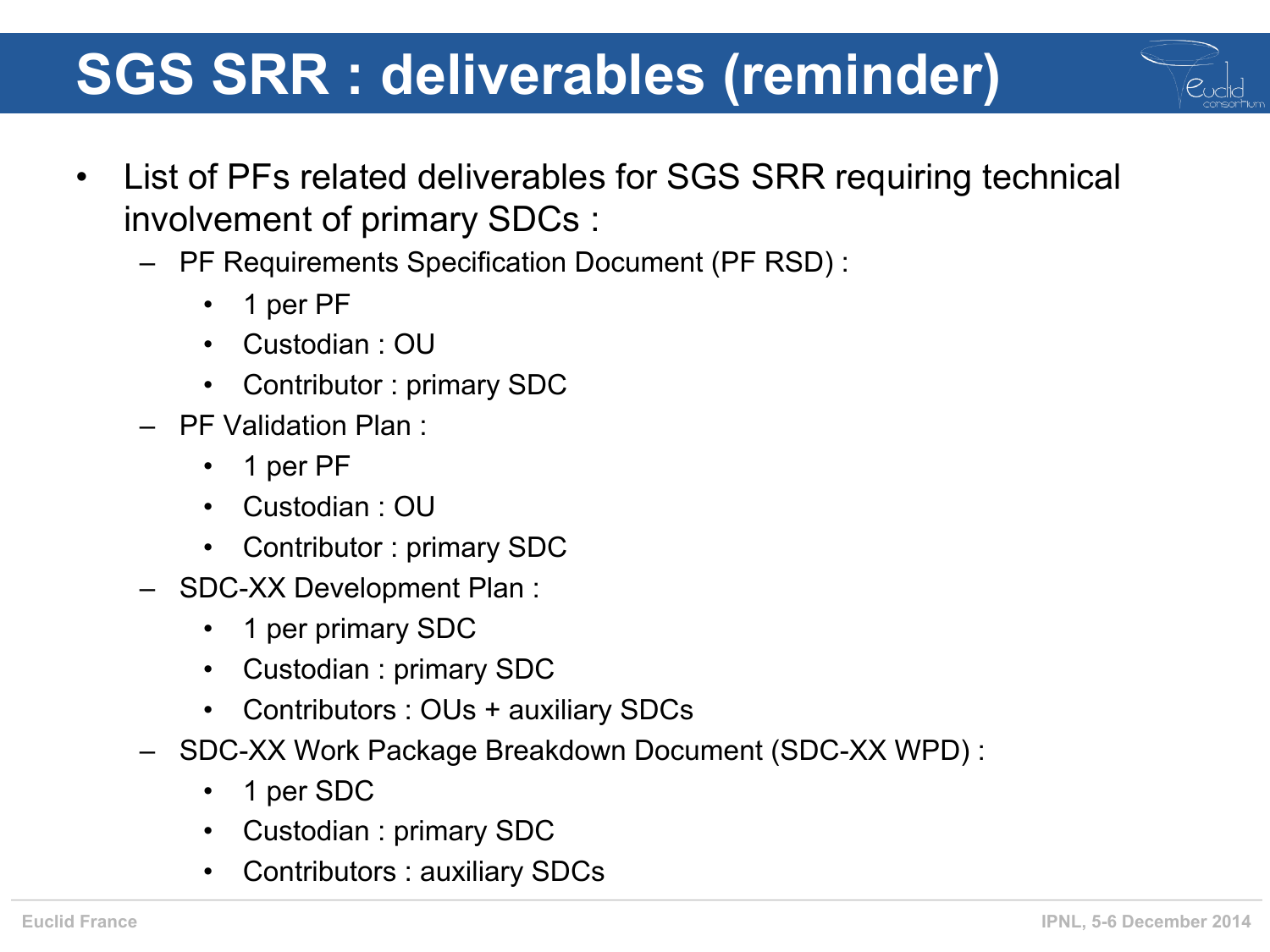# **SGS SRR : SDC-FR status**



#### • VIS PF :

- RSD : stable reviewed
- Validation Plan : stable reviewed
- SPE PF :
	- RSD : stable reviewed
	- Validation Plan : under work by OU still to be reviewed
- $\cdot$  FXT PF  $\cdot$ 
	- Specific context : recent involvement of France all SRR deliverable documents currently written by Germany and Netherlands
	- RSD : under review prone to change after the SRR
	- Validation Plan : still to be reviewed prone to change after the SRR
- $\cdot$  LE3 PF :
	- RSD : under work by OU reviewed
	- Validation Plan : under work by OU reviewed
- SDC-FR Development Plan :
	- Common directives to all PFs : complete, reviewed and stable
	- VIS contribution : complete, reviewed and stable
	- SPE contribution : complete, reviewed and stable
	- EXT contribution : to be limited to the description of the current involvement of France
	- LE3 contribution : under elaboration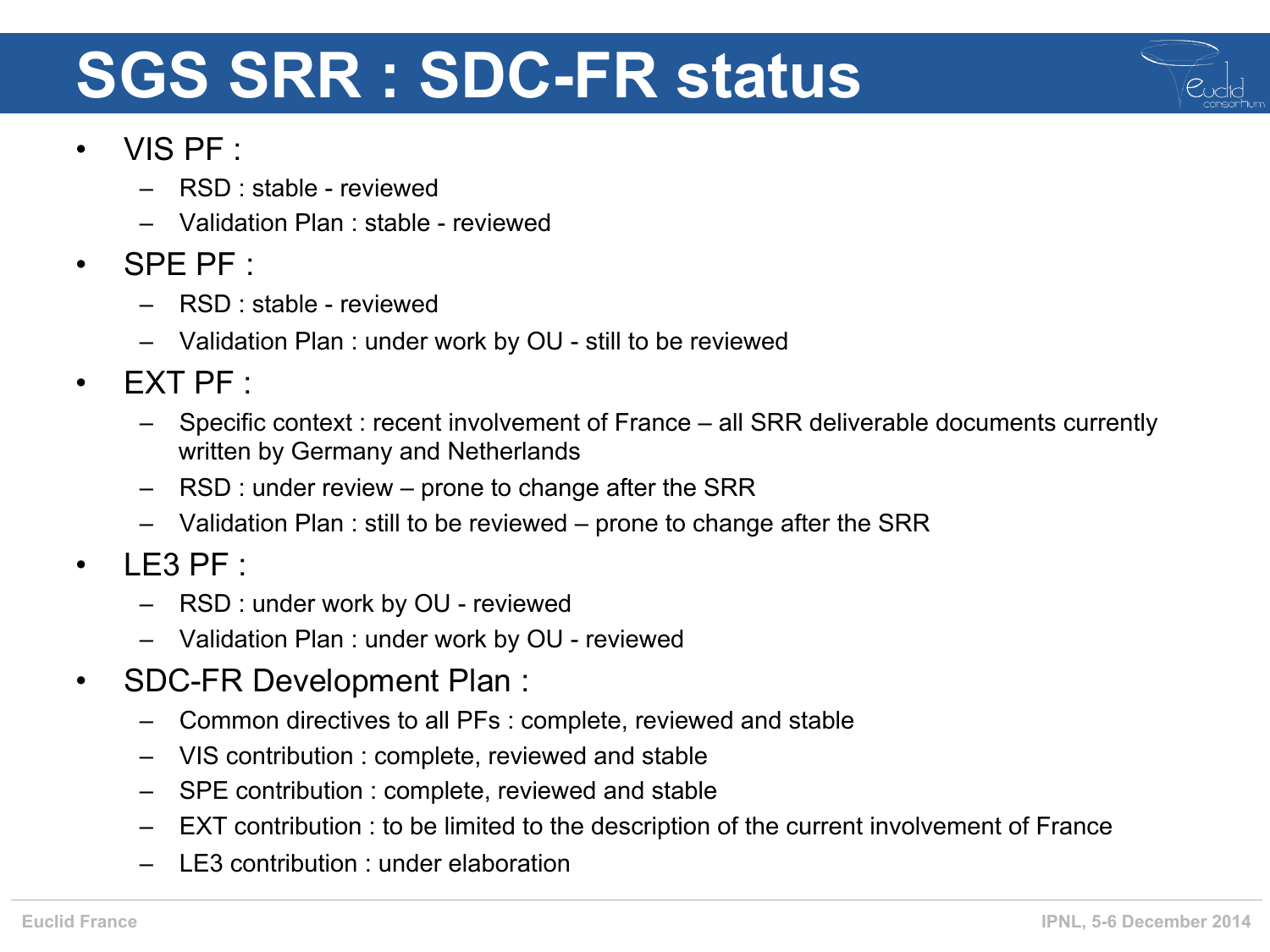# **SGS SRR : SGS-FR status**

 $P_{\omega}$ clic

- SGS-FR (OU + SDC FR) SRR activities status :
	- almost finished on VIS and SPE
	- under finalization on LE3
	- Increasing involvement on EXT, in line with France commitments

SGS SRR can be (almost) considered as behind us

#### SGS PDR becomes our next target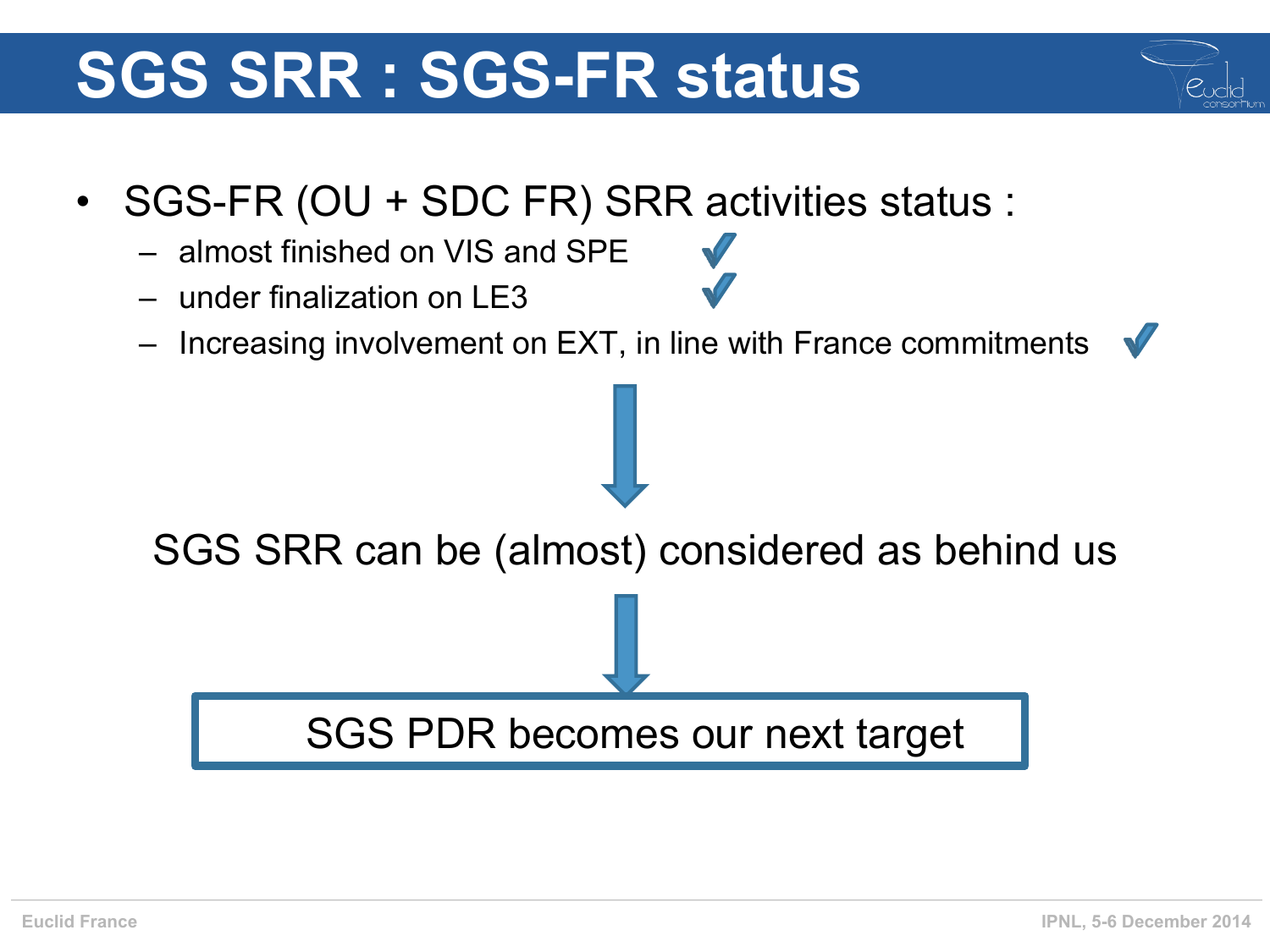# **SGS PDR objectives for PFs (1/2)**



- From « ECSGS Best Practices and How-To for OUs and SDCs » v1.1 :
	- $\S7.2.4$  :
		- All PFs in Maturity Level 2A => see next slide
		- Deadline = May 2016
	- $-$  §7.2.6 :
		- PF RSD document update (if necessary)
		- PF Validation Plan update (if necessary)
		- PF Software Design Document (1<sup>st</sup> version)
		- PF Validation Test Specification Document (1<sup>st</sup> version)
		- PF Validation Report (1<sup>st</sup> version)
		- PF Performances and Sizing Budget (1<sup>st</sup> version)
		- PF User's Manual (1<sup>st</sup> version)
- From « SGS Integration, Verification and Validation Plan » v1.4.1, §5.7.1 :
	- Scientific challenge #2 (SIM/VIS/NIR/SIR) successfully executed on SDC-PROD environment :
		- formally applies to SIM/VIS/NIR/SIR
		- Could be extended to other PFs if needed
	- Note : scientific challenge #1 (SIM) should be passed at the SRR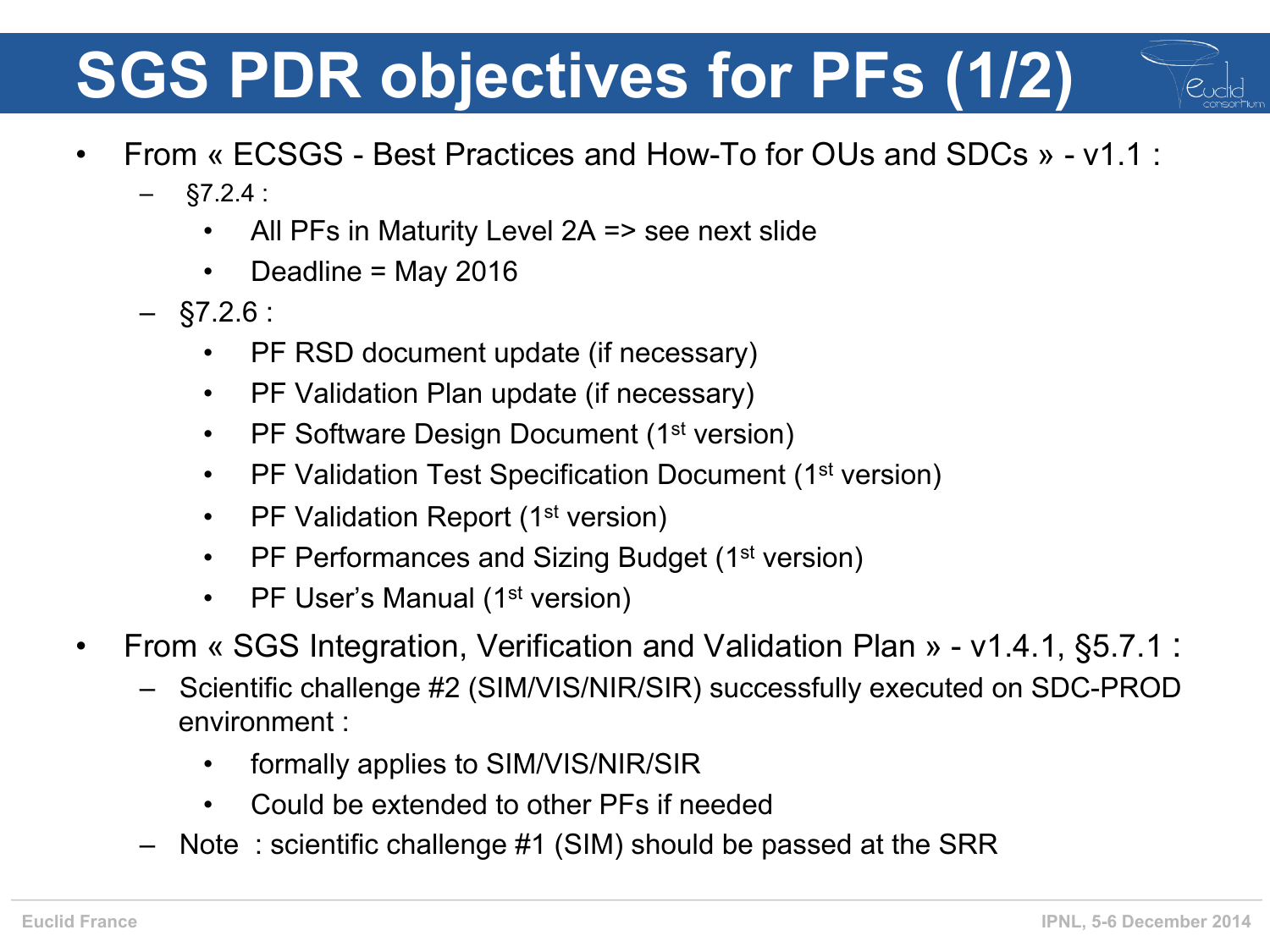# **SGS PDR objectives for PFs (2/2)**



|                          | <b>Maturity level</b><br>(ML) | <b>Status of the</b><br>Processing<br><b>Function code vs</b><br>the targeted<br>production code                                                                                                | V&V level of the code                                                                                                                                                                                                                                                                        | Compliance level<br>of the code vs<br>coding rules                |
|--------------------------|-------------------------------|-------------------------------------------------------------------------------------------------------------------------------------------------------------------------------------------------|----------------------------------------------------------------------------------------------------------------------------------------------------------------------------------------------------------------------------------------------------------------------------------------------|-------------------------------------------------------------------|
|                          | $\mathbf{o}$                  | Algorithm defined<br>and/or identified                                                                                                                                                          | Algorithm assessed by<br>paper analysis and/or<br>simulation on preliminary<br>test data                                                                                                                                                                                                     | None                                                              |
| <b>SGS</b><br><b>SRR</b> | $\mathbf{1}$                  | Algorithm code<br>implemented in a high<br>level language in an OU<br>specific environment                                                                                                      | (1A) Algorithm code<br>validated in an OU<br>specific environment with<br>a set of OU internal test<br>data<br>(1B) Algorithm code<br>validated in an OU<br>specific environment with<br>a set of representative test<br>data                                                                | None                                                              |
| <b>SGS</b><br><b>PDR</b> | $\overline{\mathbf{2}}$       | Algorithm code<br>implemented in C++<br>and/or Python, hosted<br>by CODEEN, SGS DM<br>compliant and IAL<br>interface compliant.<br>Local use of standalone<br>libraries punctually<br>admitted. | $(2A)$ Algorithm code<br>validated in the CODEEN<br>environment with a local<br>copy of representative test<br>$\bar{d}$ ata $(1)$<br>(2B) Algorithm code<br>validated in a partial SDC-<br>PROD environment with<br>representative test data<br>(managed by EAS) and<br>dedicated V&V tools | "Prototype" profile                                               |
|                          | $\overline{\mathbf{3}}$       | Algorithm code based<br>upon the Euclid<br>referencelibraries, and<br>potentially official 3rd<br>party libraries                                                                               | Algorithm code hosted by<br>CODEEN and validated in<br>the complete SDC-PROD<br>environment with an<br>extended set of<br>representative test data<br>and dedicated V&V tools <sup>(2)</sup>                                                                                                 | $(3A)$ "Development"<br>profile<br>$(3B)$ "Production"<br>profile |

Source : ECSGS - Best Practices and How-To for OUs and SDCs - v1.1, §7.2.1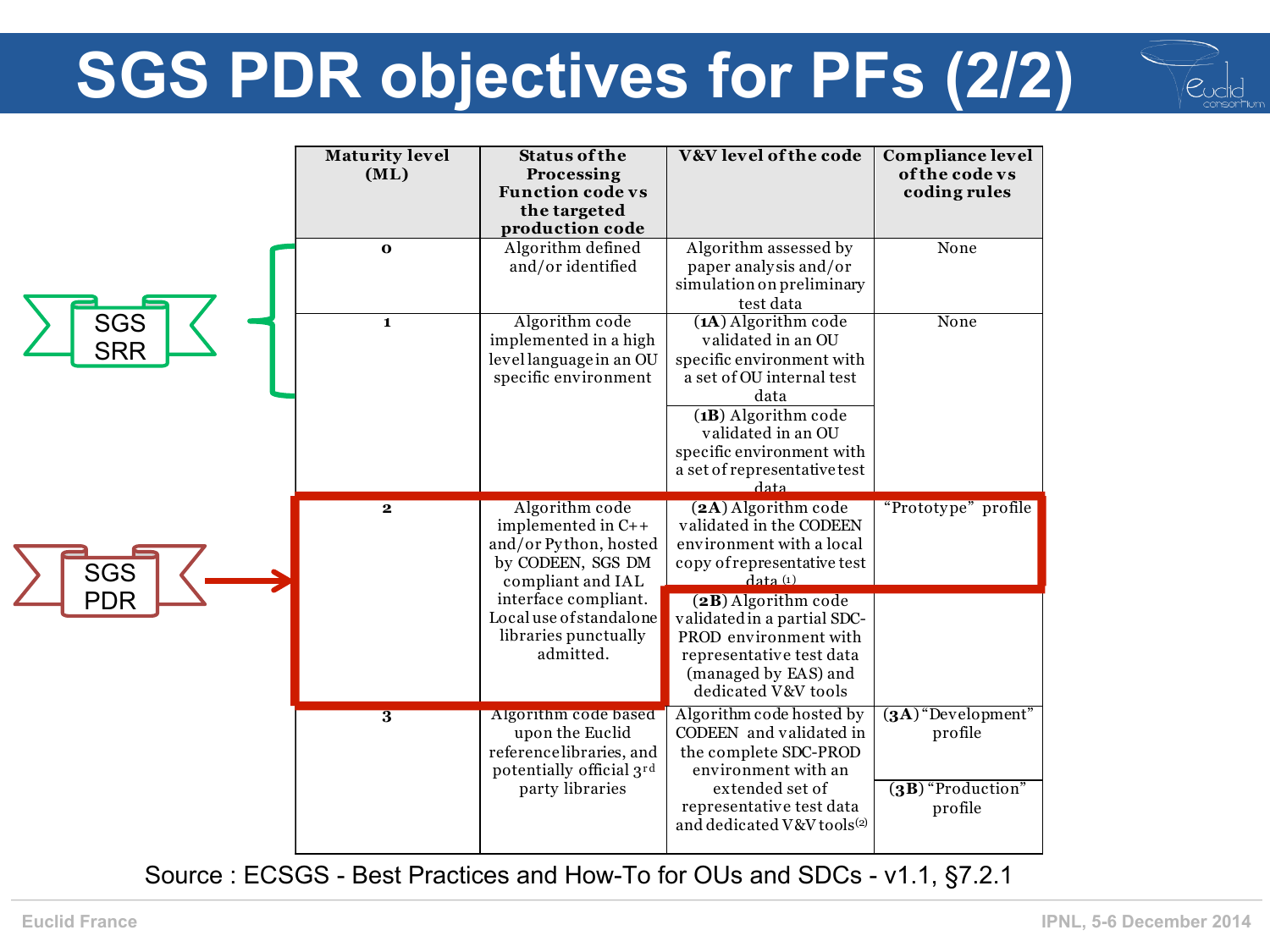### **SGS-FR strategy for PFs development**

- Iterative and incremental development process :
	- covering all OU and SDC activities from early studies to the delivery of the production code
	- aiming at :
		- smoothly increasing the Maturity Level of the code
		- early working PFs sizing and performances aspects
- Integrated OU/SDC Teams, aiming at :
	- smoothing the transitions between OU and SDC activities
	- Managing the PF maturity ramp-up and the PF releases deliveries to SDC-PROD and SGS integration activities

**SGS-FR development process applies to all OUs and SDCs teams involded in the development of PFs under France responsibility : VIS, SPE, EXT and LE3**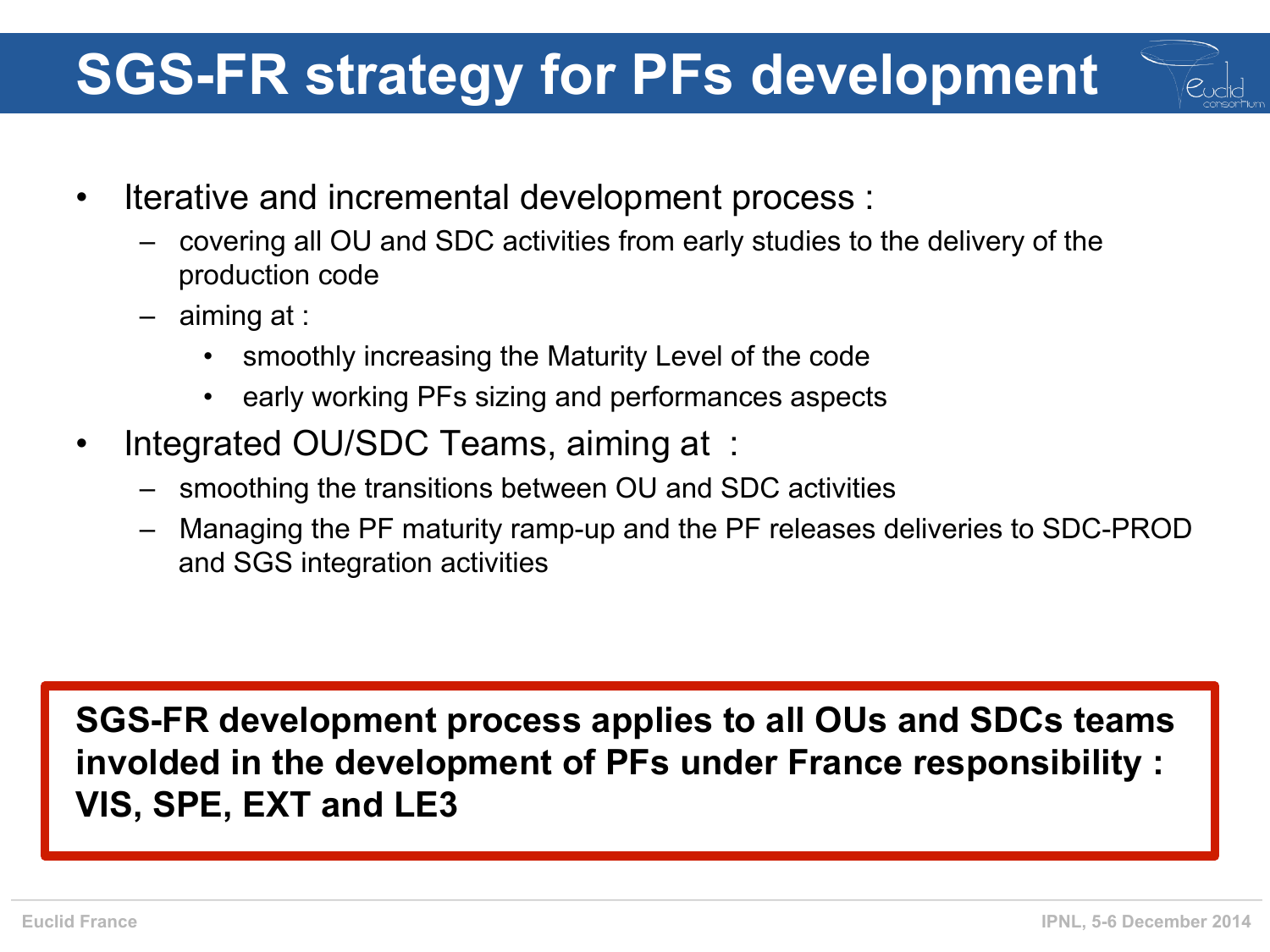#### **Reference SGS-FR process for PFs development**



Source : SDC-FR Development Plan – V0.6 , §6.1.1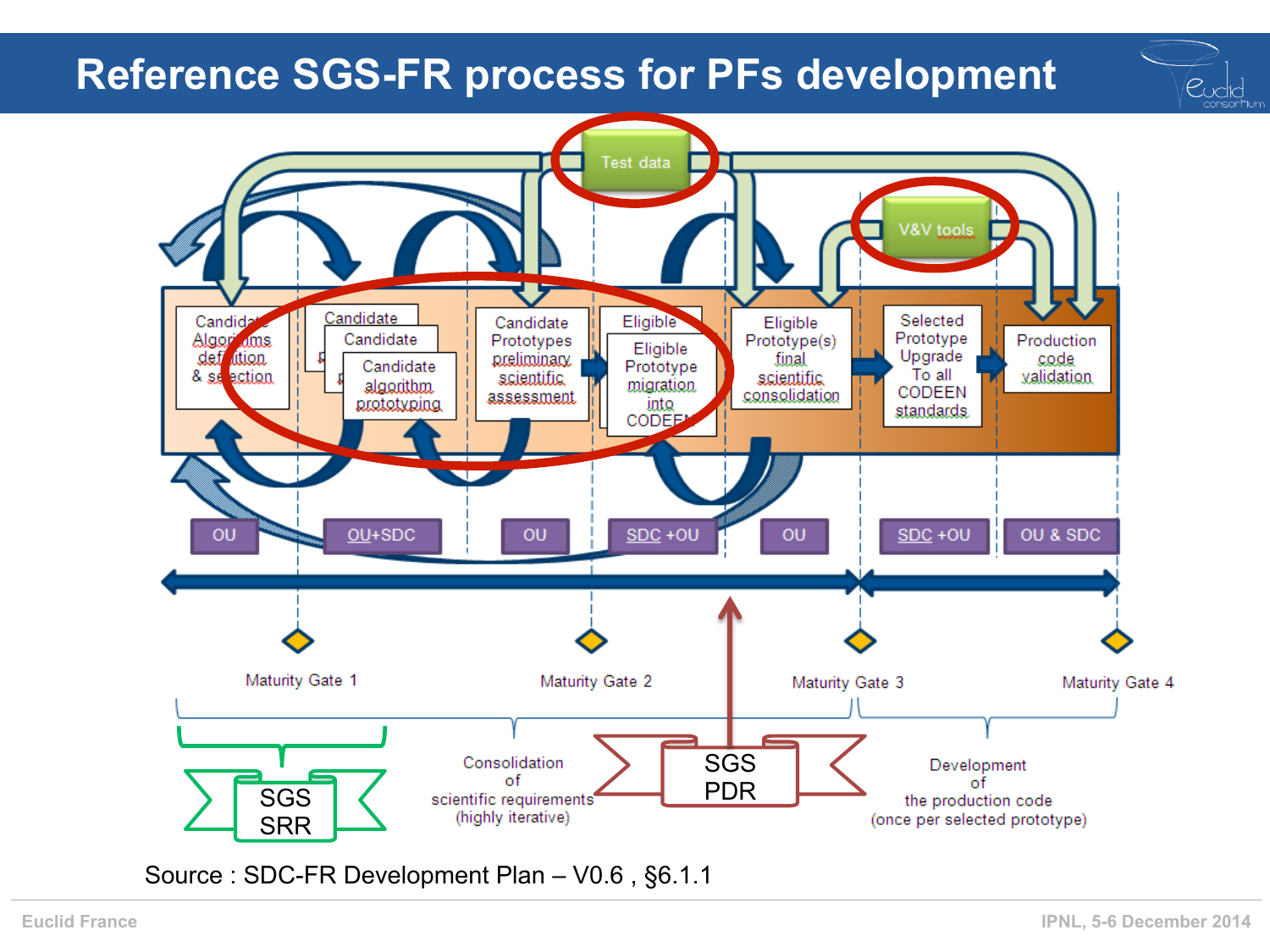#### **PFs development : from SGS SRR to SGS PDR**

- Current status of PFs (SGS SRR) : all PFs in Maturity Level 0 or « almost 1A »
- Iterative and incremental development process for PFs development targetting :
	- **Consolidation of algorithms trade-offs, including sizing and performances aspects at runtime**
	- **Progressive consolidation of the detailed definition of the algorithms**
	- **Progressive optimization of algorithms implementation**
	- **Progressive extension of the validation coverage**
	- **Progressive migration into the CODEEN environment**
	- Progressive extension the verification and PA/QA coverage, according to SGS PO directives (\*)
	- Progressive extension of the formalisation effort (documentation), according to SGS PO directives (\*)
- ⇒ Progressive increase of the PFs Maturity Level, up to Maturity Level 2A

(\*) Reference : ECSGS - Best Practices and How-To for OUs and SDCs - v1.1, §7.2.7

Cudid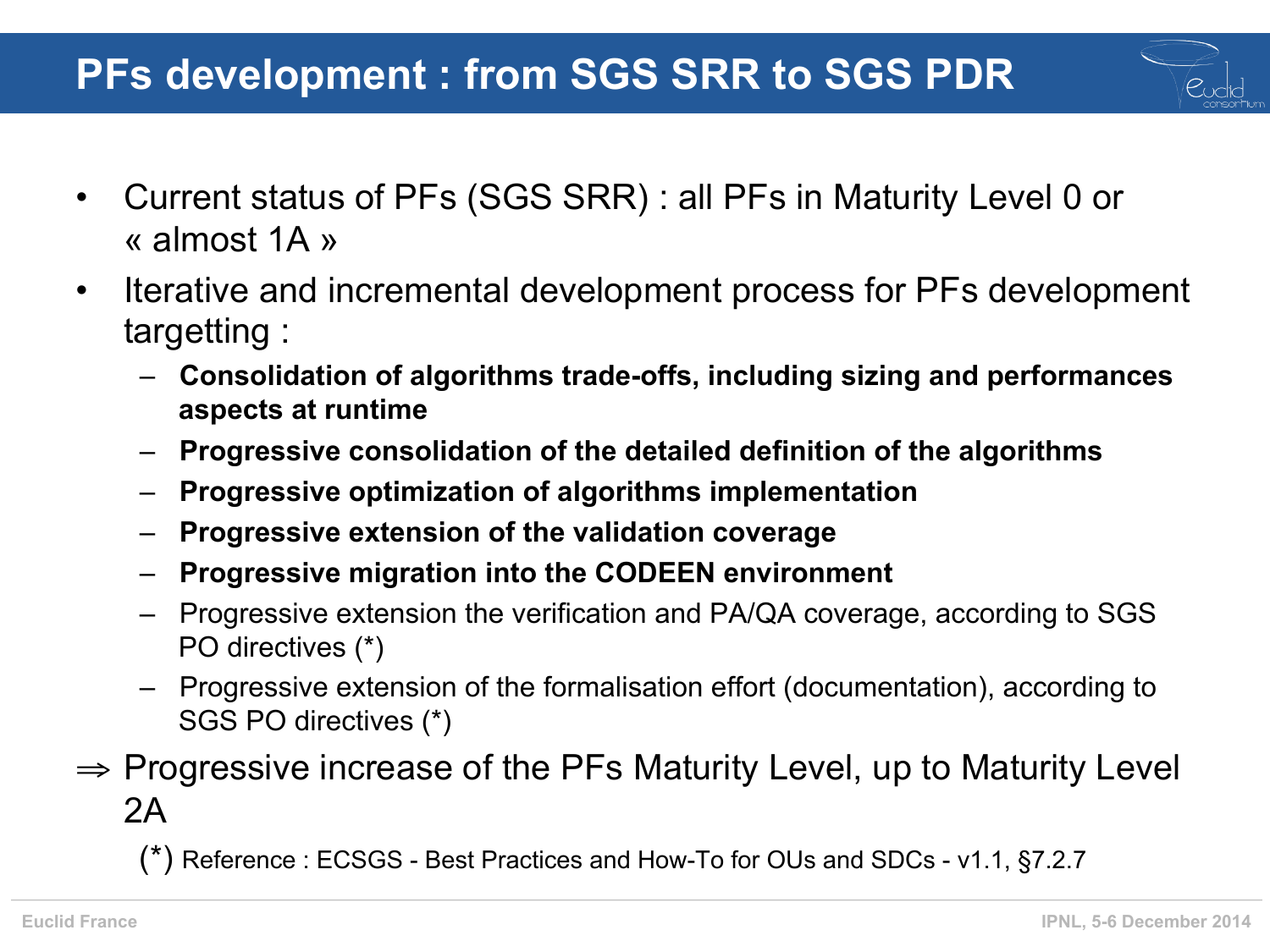## **Short terms priorities**

- In the frame of the new conventions for the next B2/C1 development phase :
	- consolidation of the technical perimeter of the WPs
	- consolidation of the SDC-FR-DEV staffing
	- … vs the reference PFs development roadmaps presented in :
		- SDC-FR Development Plan (VIS, SPE, *EXT*, LE3)
		- SDC-XX Development Plans (LE1 VIS, **SIM**, SIR, MER)
- Organize kick-off meetings with Integrated OU/SDC Teams of VIS, SPE and LE3, in order to formally launch the next PFs development phase
- Increase the involvement of France in EXT activities
- Precise SDC-FR role in VIS IOT hosting